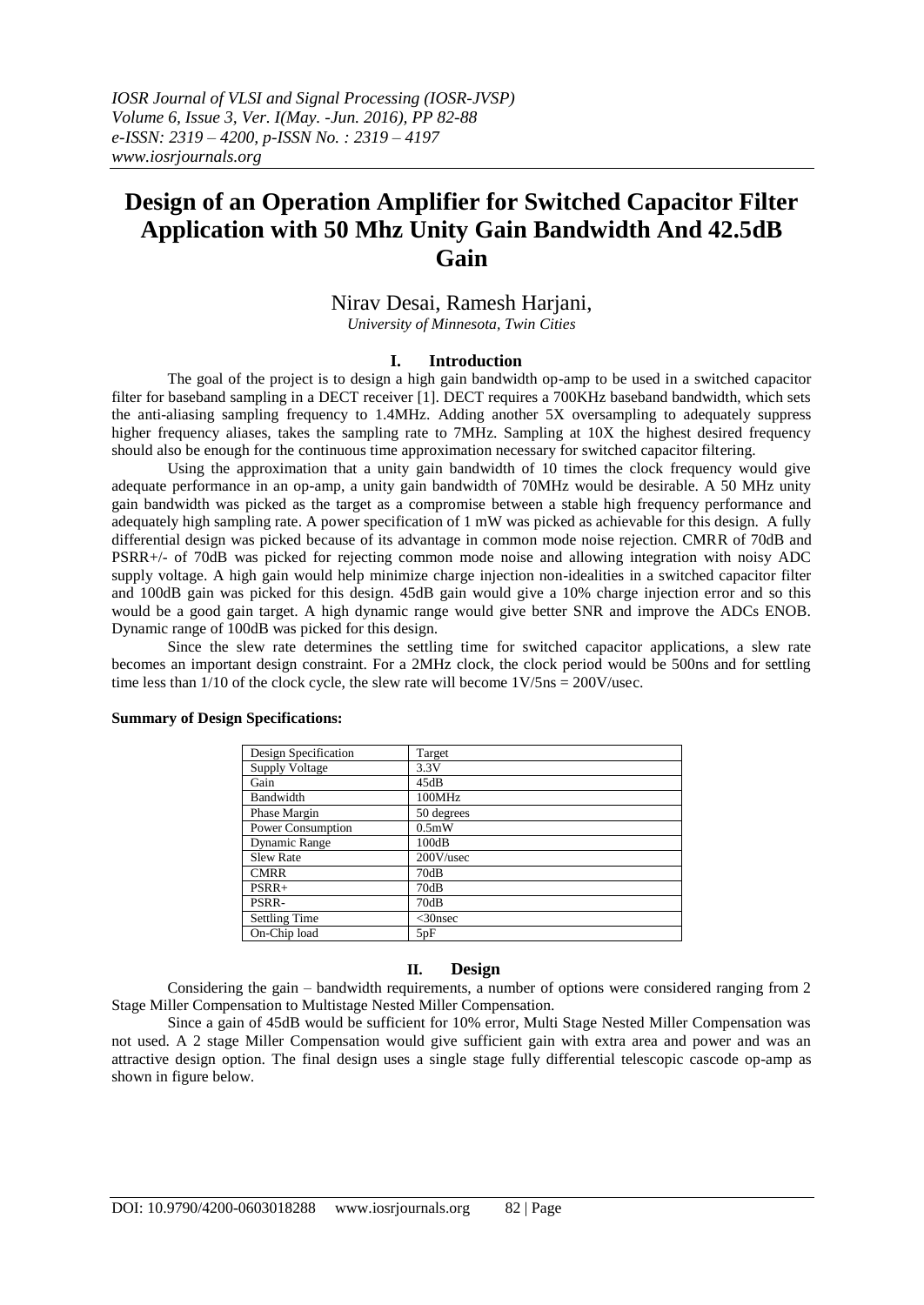

*Figure 1: Single Stage Fully Differential Telescopic Cascode Op-Amp ( NMOS W/L Changed to 48/0.24um)*

Each arm current was set to a current of 110uA giving a slew rate of 20V/usec. This would increase the settling time requirement to 50ns or could give lower settling time with lower voltage swing. The design implemented was tested using a 1V sine wave giving a slew rate requirement of 60V/usec for 5nsec settling. Cascoding was used in the current source, NMOS transistors and PMOS transistors to improve the CMRR and PSRR respectively. The final design is shown in Figure 1.

The design procedure is as follows: The output impedance on a minimum length NMOS and PMOS were measured. (Minimum lengths were taken for best high frequency response). The widths were chosen as 48um arbitrarily. The NMOS and PMOS output impedances were measured as 22Khoms and 16Khoms respectively. For a W/L of 48/0.24, the trans-conductance of NMOS was found to be 2.6mS giving a gain of about 58.85dB. A low voltage cascode biasing was designed and power saving was achieved by reducing the current in the biasing arms and scaling down the W/L ratios.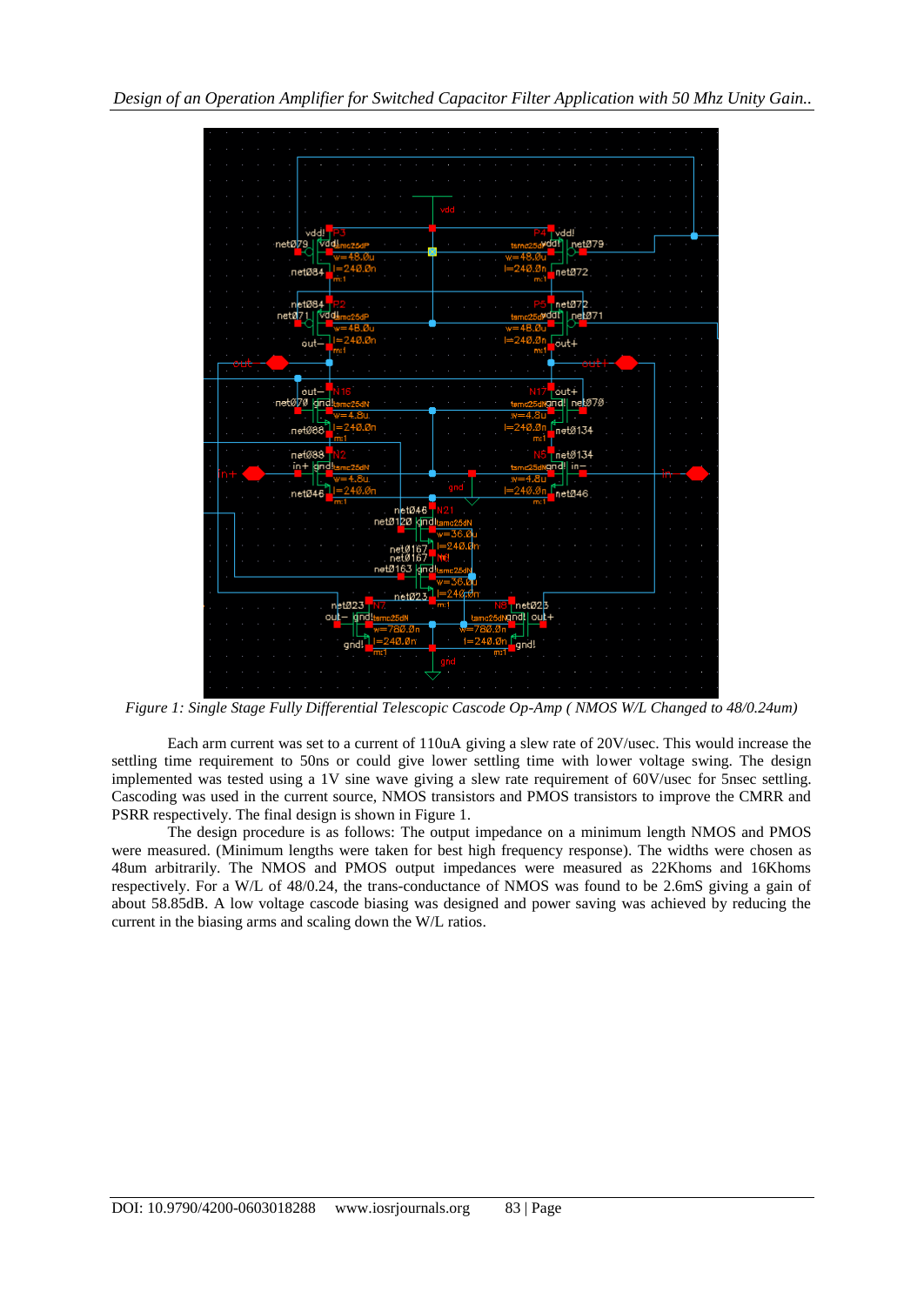

The following Figures 3 and 4 show the biasing used.

*Figure 2: PMOS Low Voltage Cascode Biasing with cascode transistor biased using a PMOS having W/L ¼ of the W/L of the PMOS transistor biasing the main transistor.*



*Figure 3: Biasing for NMOS Cascode, NMOS Current Source Cascode and Common Mode Feedback using triode transistors.*

Since the fully differential telescopic cascode will have only one dominant pole, compensation will not be a problem.

## **III. Simulation Results**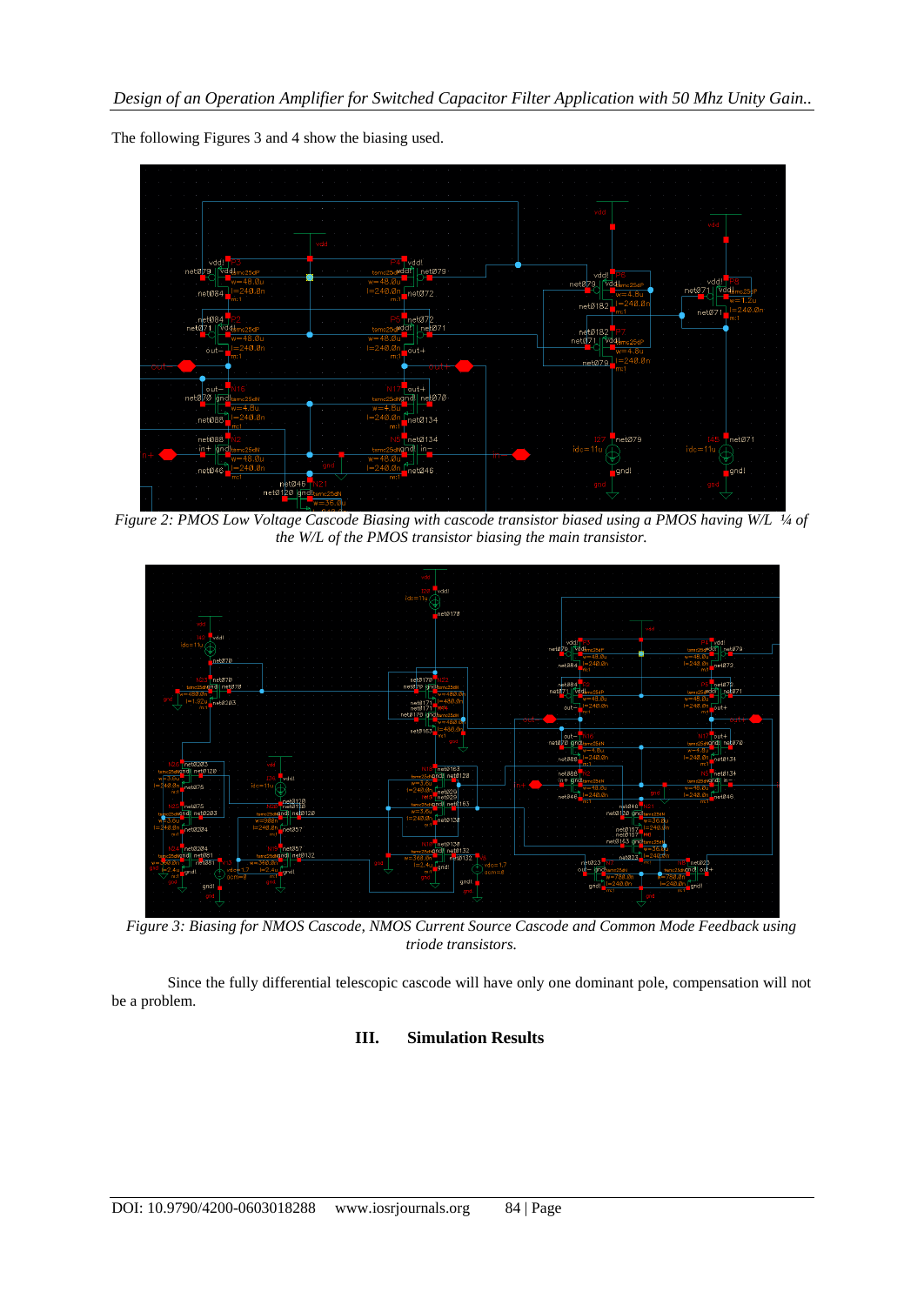

*Figure 4: Simulate gain and phase response for single stage telescopiccascode op-amp. DC gain is 43.65dB and UGF is 58.68MHz with a phase margin of 92.81degrees.*



*Figure 5: Simulated CMRR is -29dB with a 3dB bandwidth of 2 MHz.*



*Figure 6: Simulated PSRR is -23 dB with a 3 dB bandwidth of 2 MHz.*

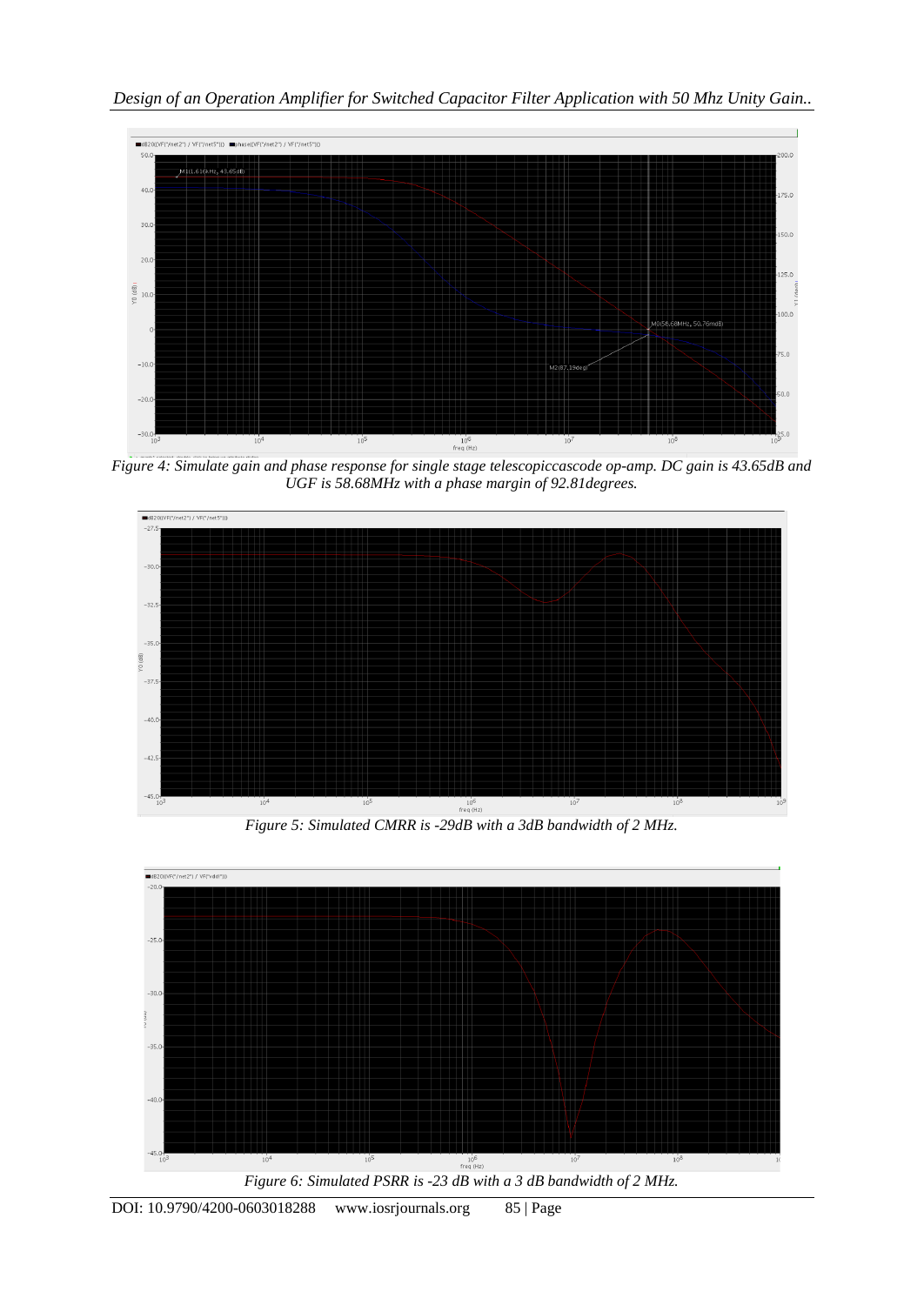

*Design of an Operation Amplifier for Switched Capacitor Filter Application with 50 Mhz Unity Gain..*

*Figure 7: Slew Rate of Op-Amp ~20V/usec*



*Figure 8: Op-amp configured for test as unity gain follower*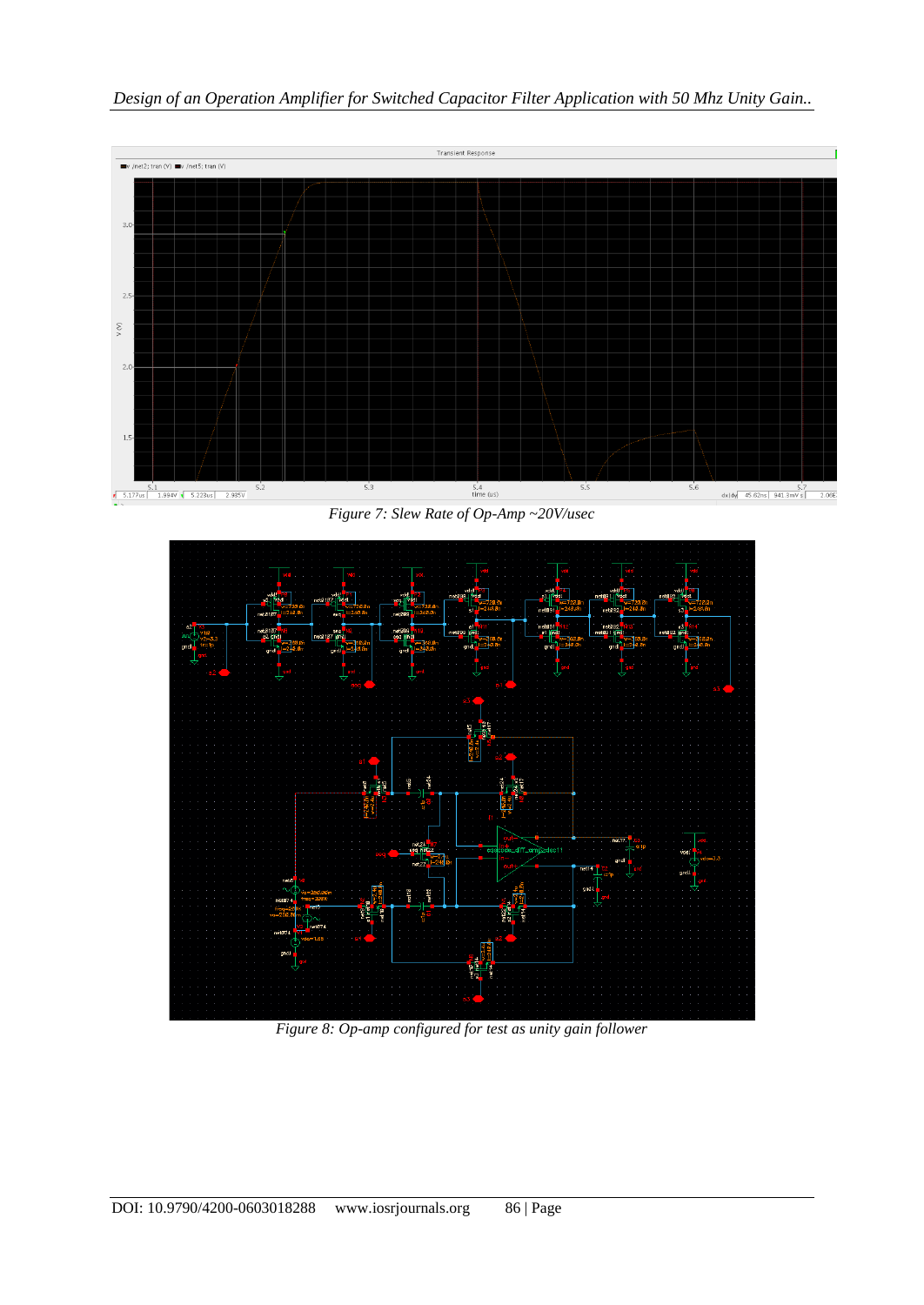

*Figure 9: Op-Amp response in the unity gain follower configuration. The 98degree phase margin gives a slow settling response and slewing remains a smaller fraction of the total swing at output. Settling Time ~ 187nsec*

| <b>Summary of Simulation Results</b> |                       |               |
|--------------------------------------|-----------------------|---------------|
|                                      | <b>Supply Voltage</b> | 3.3V          |
|                                      | Gain                  | 42dB          |
|                                      | Bandwidth             | 50MHz         |
|                                      | Phase Margin          | 92.81 degrees |
|                                      | Power Consumption     | $0.923$ mW    |
|                                      | Dynamic Range         | Not measured  |
|                                      | On-Chip load          | 1pF           |
|                                      | <b>Slew Rate</b>      | $20V$ /usec   |
|                                      | <b>CMRR</b>           | $-29.25dB$    |
|                                      | $PSRR+$               | $-23dB$       |
|                                      | PSRR-                 | Not measured  |
|                                      | <b>Settling Time</b>  | 187nsec       |





*Figure 10: Op-Amp Layout with the biasing network and common mode feedback using triode mode transistors*